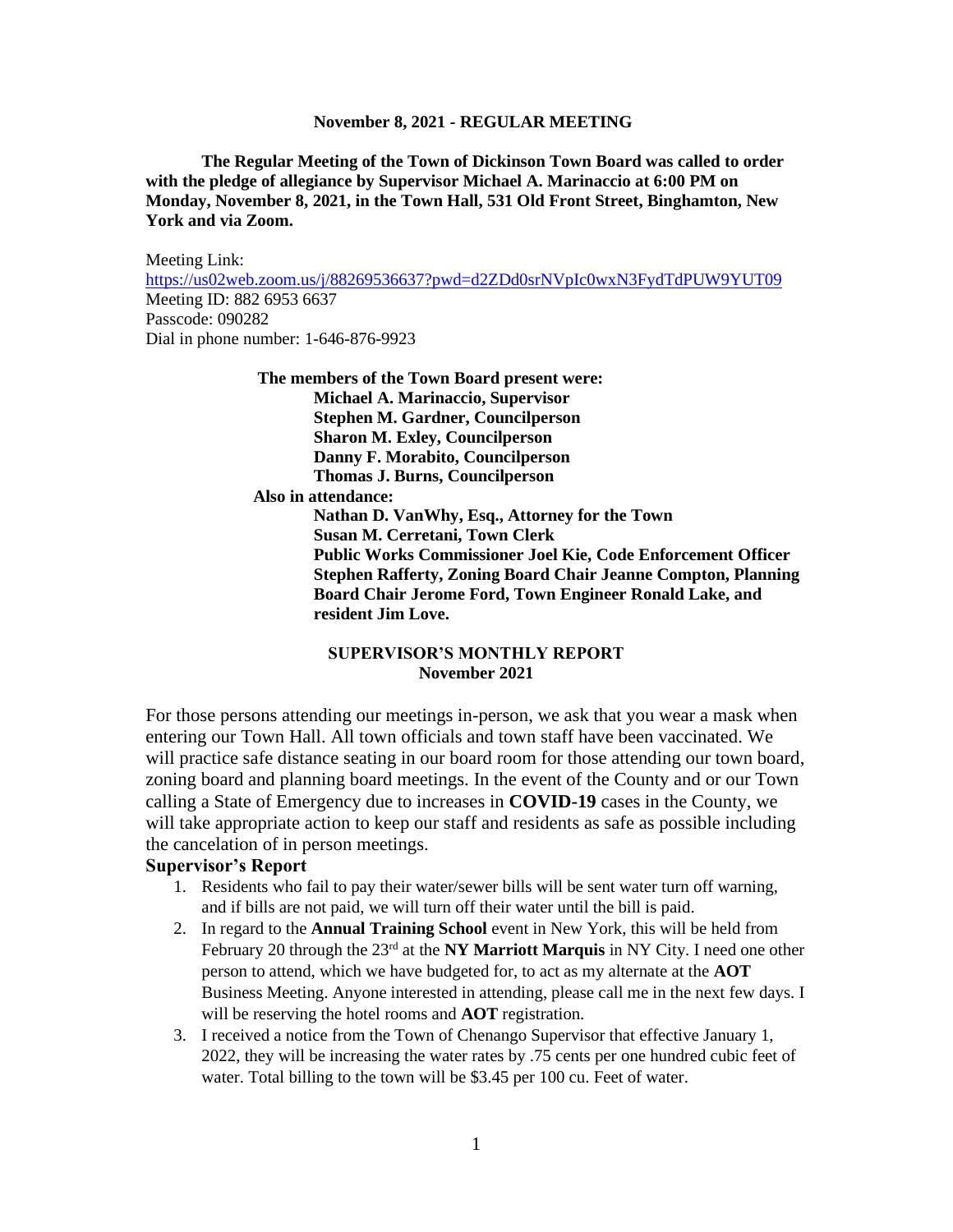## **SUPERVISOR'S REPORT CONTINUED:**

- 4. Message from Jennifer Yonkowski, Executive Director of the **BMTS**: We are reaching out to those municipalities that have one or more of the **Eco Counter Bike/Ped Trail Counters** installed on their trails. As we approach 2 years (summer 2022) since installation of the counters, we hope you see the benefit of having the data that we are able to provide. Once the Front Street trail project is completed, the bike/pedestrian counter will be installed (purchased as part of the project by **NYSDOT**). There are two separate yearly costs that **BMTS** incurs with each counter that is added to the system. There is a fee for automatic data transfer of the counts to the **Eco Counter** server where we can download and analyze the data, and a yearly maintenance fee that includes a visit from **Eco Counter** technicians to inspect and correct maintenance issues found with the counters. We are asking that you and the Town of Dickinson consider the proposal below to split the maintenance and data transfer costs with **BMTS** for the counter that will be located in the Town. I have broken down the costs below and look forward to hearing from you to further discuss.
- 5. Total cost for the above to the town is \$356 for one year duration. The other half of the cost will be paid for by **BMTS**.
- 6. I participated in a **NYSEG** panel discussion that covered emergencies, power outages, etc. I was the only town official, but the county had a representative participating. We discussed the various steps that are taken by towns, villages, county, fire departments, police, **NYSEG** service technicians, etc. I found the discussion to be very informative and gave me a better understanding of the challenges that **NYSEG** faces during various emergencies and the steps they take to mitigate them. **NYSEG** representatives were very impressed in how we handle emergencies in our town and how we communicate with other towns, county, fire, police, and **Broome County Emergency Services**.

#### **Code Violations/Appearance Tickets**

- 1. 26 Pulaski, lawn not mowed, construction debris on the property
- 2. 28 Adams St., various junk in the driveway including shopping carts
- 3. 37 Adams St., tall weeds and grass
- 4. 35 Rosedale, garbage outside of bins, tires in back yard
- 5. Appearance ticket was issued to 557 Old Front St., property owner renting the accessory structure (former dentist office) as a residential unit. The owner has since stopped renting the building but may be seeking a variance due to restrictions on the use of the dentist office.
- 6. Appearance ticket issued to 156 Bigelow Street; large amount of garbage openly stored
- 7. I reviewed the town credit card charges and found no issues

# **Building Permits**

- 1. 21 Boland Rd, construct storage shed
- 2. 31 Jameson Rd., alterations to the home
- 3. 354 Prospect St., fence
- 4. 550-552 Old Front St., Foland Lumber, variance approved for second story addition
- 5. 33 Forest Hills, variance approved front extension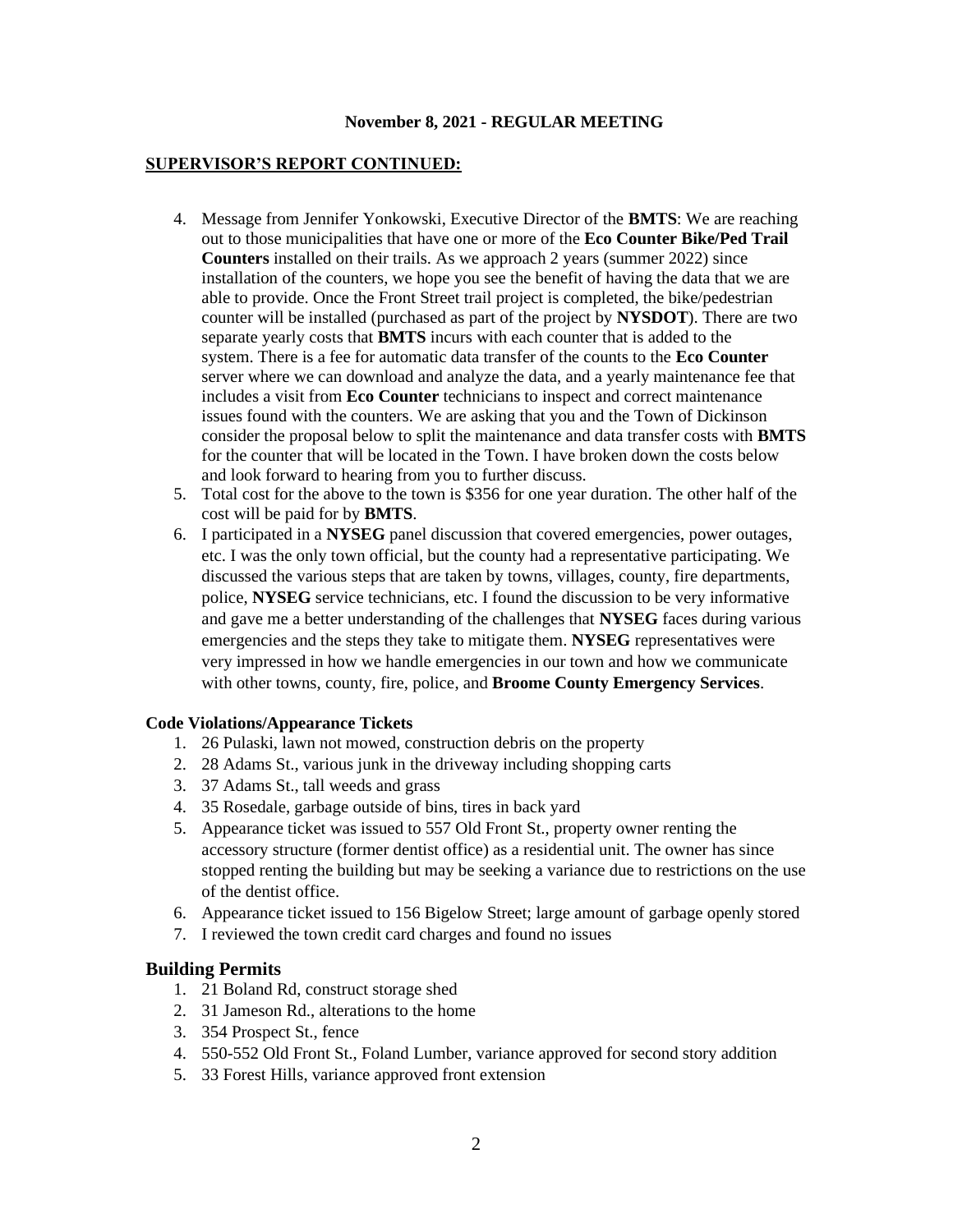# **SUPERVISOR'S REPORT CONTINUED:**

## **DOG CONTROL REPORTS**

This report covers October 4 to 26, 2021

VILLAGE: total of eleven calls. Dangerous dog sent back to breeder, no dog licenses, stray dogs,

TOWN: total of eleven calls. Litigation to get dog back, dog waste in neighbors' yard, dog licensing, questions regarding a person's rights when confronting a dog on a leash, deceased small dog discovered in someone's shed.

**NYSEG UTILITY SHUTOFF NOTICES:** No notices received.

## **NEXT TOWN BOARD MEETING**

Our next Town Board meeting is scheduled for Monday, December 6, 5:30 PM work session. This meeting will be in person and on **ZOOM** baring any technical and/or **COVID** issues.

# **COMMITTEE REPORTS**

- **FINANCE**
	- o **JUSTICE COURT REPORT**

Councilperson Gardner made a motion to accept the **September 2021 Monthly Financial Report** for the **Town Court** in the amount of **\$27,912.00** seconded by Councilperson Morabito. \$22,052.00 State, \$5,310.00 Town, \$550.00 County. All in favor.

# o **TOWN CLERK MONTHLY FINANCIAL REPORT**

Councilperson Gardner made a motion to accept the **October 2021 Monthly Financial Report** for the **Town Clerk in the amount of \$1,503.50.** On a motion by Councilperson Gardner seconded by Councilperson Burns. All in favor.

# o **ABSTRACTS FOR APPROVAL**

On Motion from Councilperson Gardner, seconded by Councilperson Burns to approve **abstract # 11**, dated **November 8, 2021,** in the amount of **\$225,611.07.** Vote Ayes-5, Nays-0, Absent-0.

> Supervisor Marinaccio voting Aye Councilperson Gardner voting Aye Councilperson Exley voting Aye Councilperson Morabito voting Aye Councilperson Burns voting Aye

Unanimously passed and noted as duly adopted.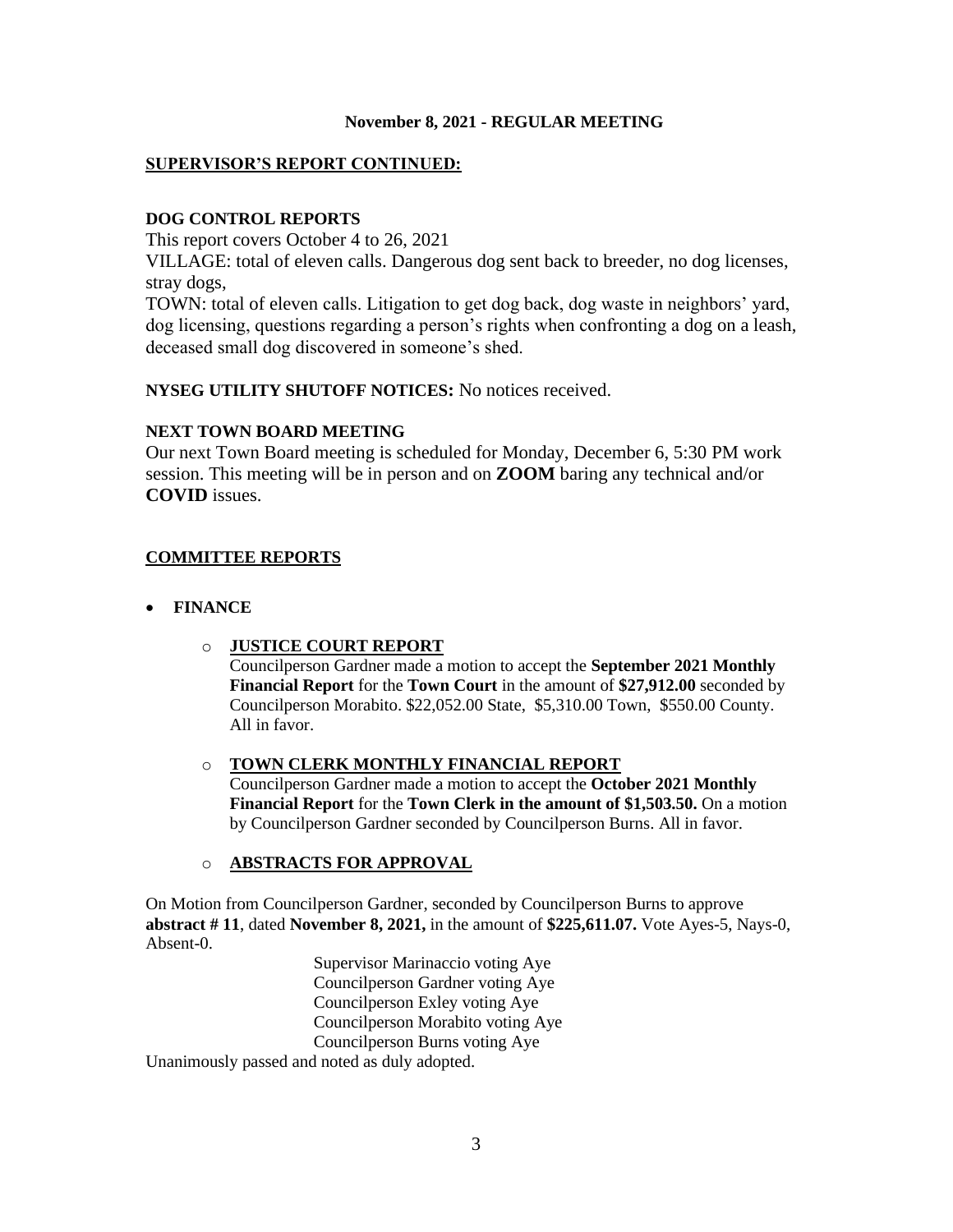**Abstract Summary of Audited Vouchers for Funds respectively in the amount(s) of \$225,611.07.**

**Voucher #11 for November 8, 2021, in the amount of \$225,611.07.** 

| <b>General Fund</b>          | \$39,582.51 |
|------------------------------|-------------|
| <b>Part Town</b>             | \$0.00      |
| <b>Highway</b>               | \$95,950.86 |
| <b>Fire districts</b>        | \$0.00      |
| <b>Light Districts</b>       | \$3,169.68  |
| <b>Sewer Operating Dist.</b> | \$4,686.04  |
| <b>Water Operating Dist.</b> | \$82,221.98 |

#### • **PERSONNEL**

o Councilperson Gardner reported that the Public Works staff is in place until the end of the year then we will staff up in 2022.

#### • **PLANNING**

o Planning Board Chair Jerry Ford reported that at the last meeting the preliminary site plan for the **Citizens Solar Project** was approved.

The **Association of Towns' Fall Planning and Zoning** school will be a virtual event on Saturday, November 13, 2021. Members must sign up individually.

#### **APPROVAL OF MINUTES**

On a motion by Councilperson Morabito seconded by Councilperson Gardner to approve the **October 4, 2021, Work Session Meeting Minutes, and the October 12, 2021 Regular Meeting Minutes**. All in favor.

Vote- Ayes-5, Nays-0, Absent-0.

Supervisor Marinaccio voting Aye Councilperson Gardner voting Aye Councilperson Exley voting Aye Councilperson Morabito Aye Councilperson Burns voting Aye

All in favor.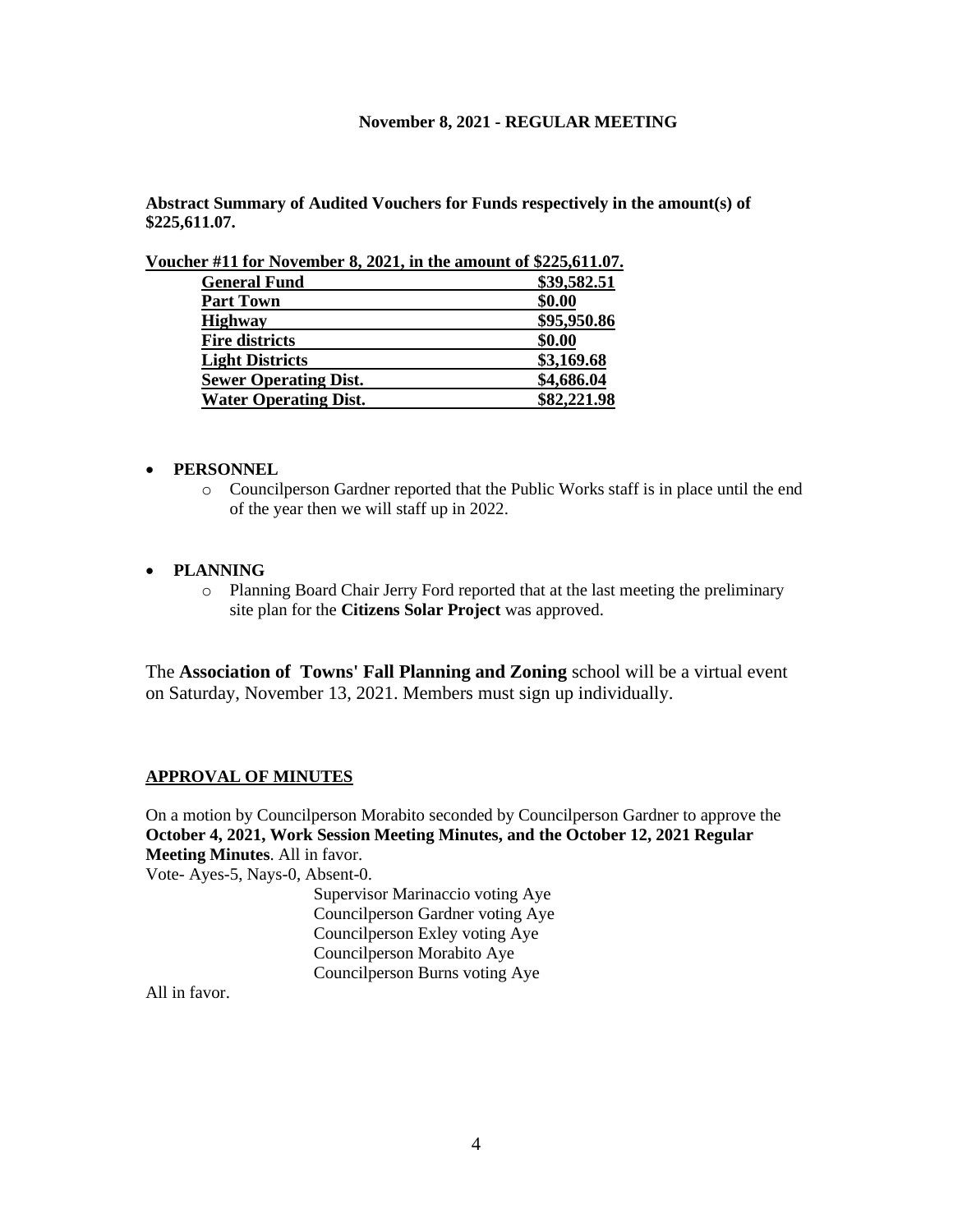# **ATTORNEY**

## **2022 BUDGET**

#### **RESOLUTION 2021 – 29**

Supervisor Marinaccio commented that we held the Public Hearing on the 2022 Budget last week and noted that no members of the public attended.

The following Resolution was offered by Councilperson Gardner, who moved its adoption, seconded by Councilperson Exley to wit:

BE IT RESOLVED, by the Town Board of the Town of Dickinson, Broome County, New York as follows:

**RESOLUTION: ADOPTING THE 2022 BUDGET**

The question of adoption of the foregoing Resolution was duly put to a vote on roll call which resulted as follows: All in favor. Vote Ayes-5, Nays-0, Absent-0.

> Supervisor Marinaccio voting Aye Councilperson Gardner voting Aye Councilperson Exley voting Aye Councilperson Morabito voting Aye Councilperson Burns voting Aye

All in favor.

The 2022 budget is available to view in the Town Clerk's office and posted on the Town of Dickinson website.

# **RESOLUTION 2021 – 30**

The following Resolution was offered by Councilperson Exley, who moved its adoption, seconded by Councilperson Gardner to wit:

BE IT RESOLVED, by the Town Board of the Town of Dickinson, Broome County, New York as follows:

## **RESOLUTION: AUTHORIZING THE TOWN CLERK TO HIRE WENDI EVANS FOR THE POSITION OF DEPUTY TOWN CLERK EFFECTIVE NOVEMBER 15, 2021.**

The question of adoption of the foregoing Resolution was duly put to a vote on roll call which resulted as follows: All in favor. Vote Ayes-5, Nays–0, Absent-0.

> Supervisor Marinaccio voting Aye Councilperson Gardner voting Aye Councilperson Exley voting Aye Councilperson Morabito Aye Councilperson Burns voting Aye

All in favor.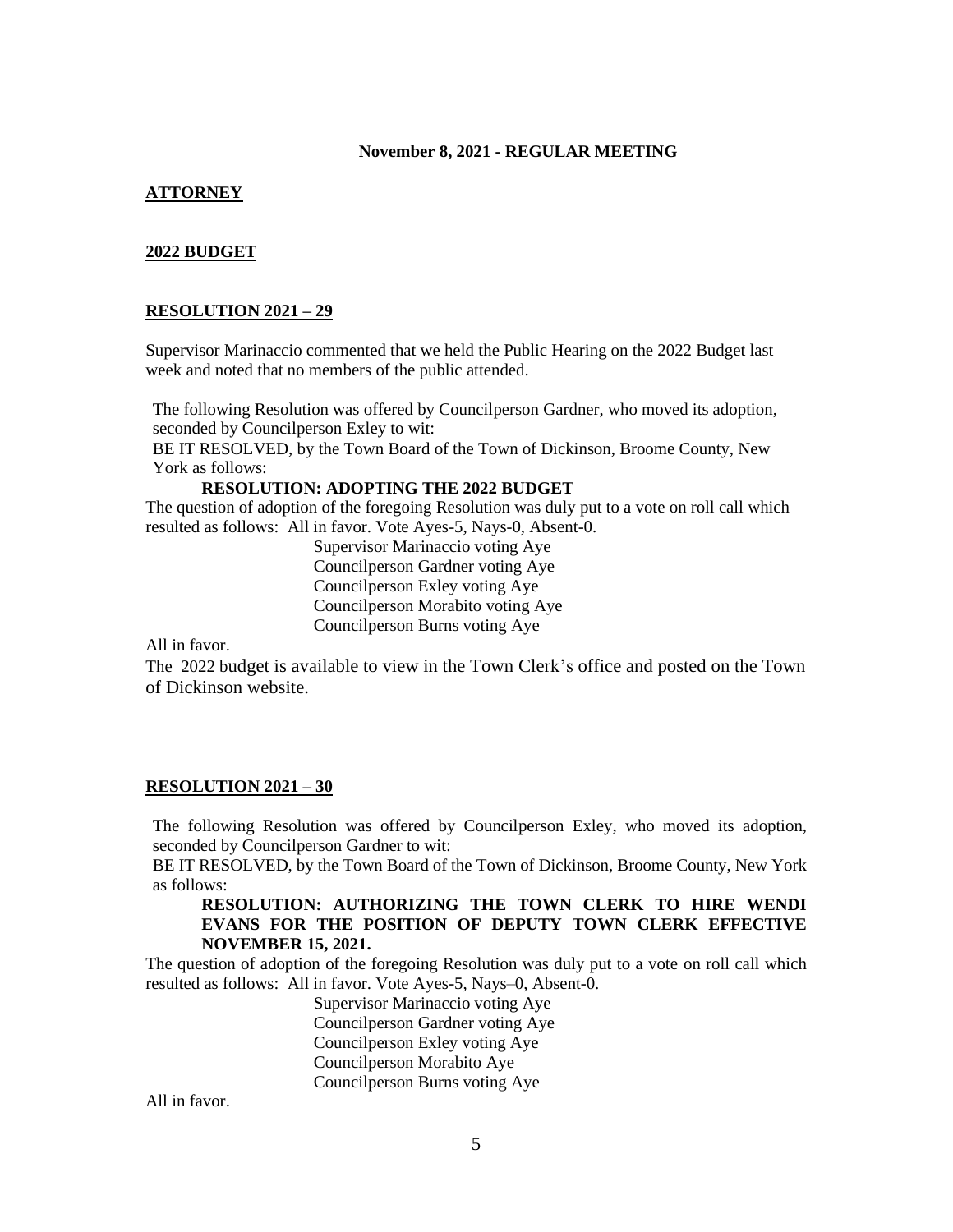#### **RESOLUTION 2021 – 31**

The following Resolution was offered by Councilperson Gardner, who moved its adoption, seconded by Councilperson Exley to wit:

BE IT RESOLVED, by the Town Board of the Town of Dickinson, Broome County, New York as follows:

# **RESOLUTION: APPROVING THE PROPOSAL TO SPLIT THE MAINTENANCE AND DATA TRANSFER COSTS WITH BMTS FOR THE ECOCOUNTER BIKE/PED TRAIL COUNTER THAT WILL BE LOCATED IN THE TOWN OF DICKINSON ON THE FRONT STREET WALKING TRAIL.**

Supervisor Marinaccio noted that this is only for one year at an estimated cost of \$356.00.

The question of adoption of the foregoing Resolution was duly put to a vote on roll call which resulted as follows: All in favor. Vote Ayes-5, Nays–0, Absent-0.

> Supervisor Marinaccio voting Aye Councilperson Gardner voting Aye Councilperson Exley voting Aye Councilperson Morabito Aye Councilperson Burns voting Aye

All in favor.

## **RESOLUTION 2021 – 32**

Attorney VanWhy noted that we would be voting on a resolution to schedule two public hearings. Mr. VanWhy explained that we have not passed Local Laws to establish water and sewer rates, which is what we are going to be doing at the meeting and that is what these public hearings are for, for Local Laws to set those rates. Mr. VanWhy stated that he mentioned to Supervisor Marinaccio that we can have the board authorize a Local Law that after this round going forward, we can simply do a resolution instead of needing to pass Local Laws every time. We would still need to have a public hearing but at least we would not have to go through the local law process and file with the State. Therefore it will accomplish two things - setting the water rates and authorizing the board to take action in the future by resolution.

The following Resolution was offered by Councilperson Gardner, who moved its adoption, seconded by Councilperson Exley to wit:

BE IT RESOLVED, by the Town Board of the Town of Dickinson, Broome County, New York as follows:

## **RESOLUTION: SCHEDULING TWO PUBLIC HEARINGS FOR 5:30 PM DECEMBER 6, 2021 SETTING WATER AND SEWER RATES**

Supervisor Marinaccio explained that we are essentially flipping the rates. Whatever residents are paying for water we will put that rate to sewer and vice versa.

Beverly Wike stated for clarification that the water rate is going to be lower, and the sewer rate is going to be a little higher and we will be taking the next reading on December  $15<sup>th</sup>$ . Ms. Wike would like to have it be effective on December 16<sup>th</sup>.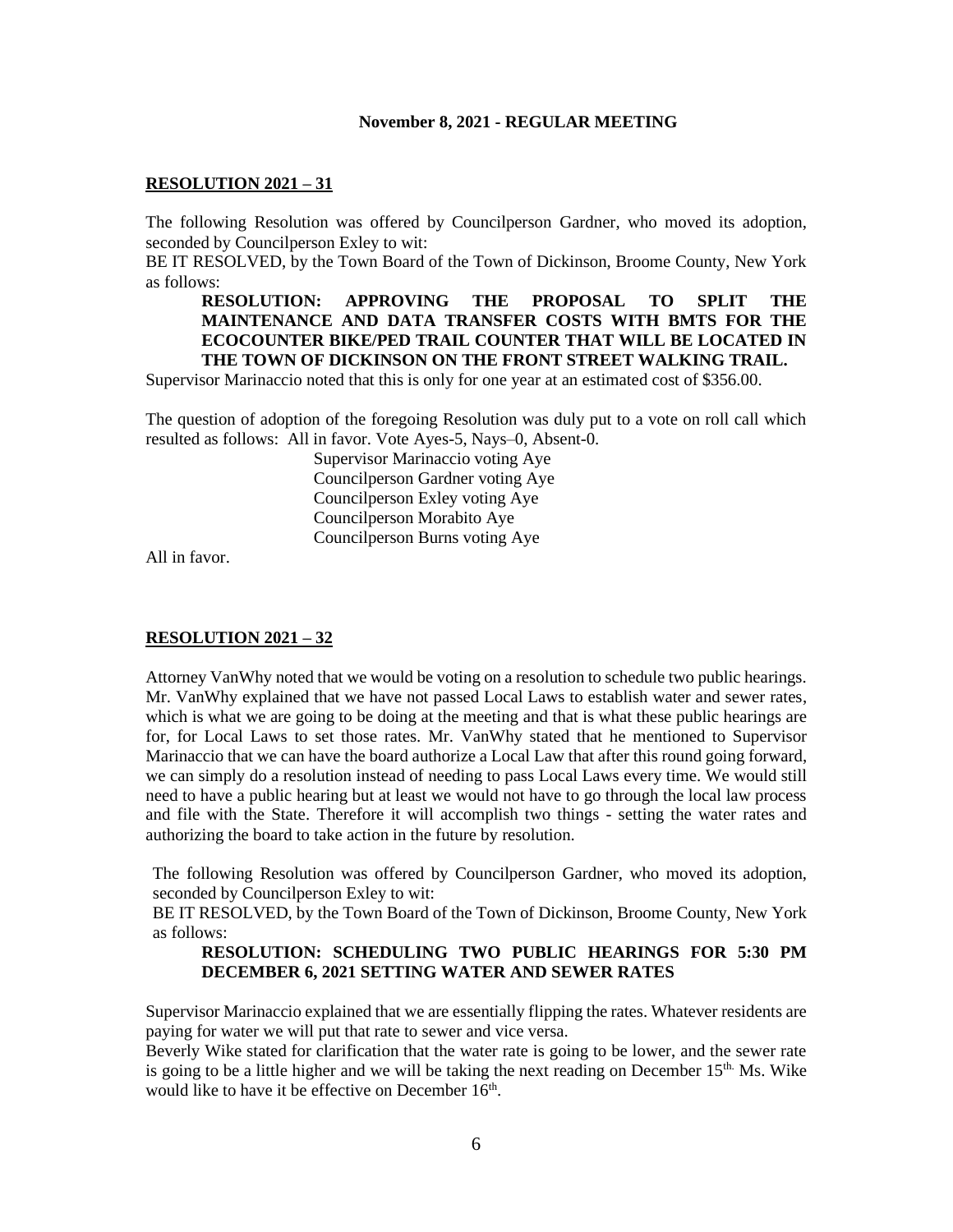Attorney VanWhy stated that even though the board prefers to vote at regular meetings he would encourage the board to pass these Local Laws at the work session instead of at the Regular Meeting because of a timing issue in filing with the State if we want it to be effective December 16<sup>th</sup>.

The question of adoption of the foregoing Resolution was duly put to a vote on roll call which resulted as follows: All in favor. Vote Ayes-5, Nays–0, Absent-0.

Supervisor Marinaccio voting Aye Councilperson Gardner voting Aye Councilperson Exley voting Aye Councilperson Morabito Aye Councilperson Burns voting Aye

All in favor.

# **PUBLIC WORKS**

- Public Works Commissioner Kie reported that the new doors are here and will be installed on Thursday. Board members were given key FOBs. Some keys have been distributed.
- Cameras have been installed at the **Sunrise Terrace Park**. The shed is fully alarmed. The cameras will be able to be viewed once **Spectrum** installs the cable.

Mr. Kie requested authorization from the board to purchase two plows for the new trucks at a cost of \$16,000 (\$8,000 per plow). Mr. Kie is concerned that by the time the new trucks arrive there will not be any plows available on the market. Mr. Kie has located two plows that he would like to purchase in advance of receipt of the trucks.

On a motion by Councilperson Gardner, seconded by Councilperson Exley authorizing the expenditure to purchase two plows for the trucks at a cost of \$16,000 (\$8,000 each). All in favor.

Supervisor Marinaccio thanked Mr. Kie for being proactive.

- Public Works Commissioner Kie reported that the garbage truck is being repaired. We were able to use the Town of Chenango truck for yard waste pickup. This is the last week for yard waste pickup. The Highway Department is now concentrating on leaf pickup.
- Mr. Kie reported that the 2011 Ford truck died going up Glenwood Rd. It will cost over \$25,000 to repair. The truck will be towed back to the garage. Mr. Kie asked the board for their recommendation on what to do with the truck – whether to salvage for scrap or sell as is. The consensus of the board members was to sell as is.

On a motion by Councilperson Gardner, seconded by Councilperson Exley authorizing Public Works Commissioner to surplus the 2011 Ford truck. All in favor.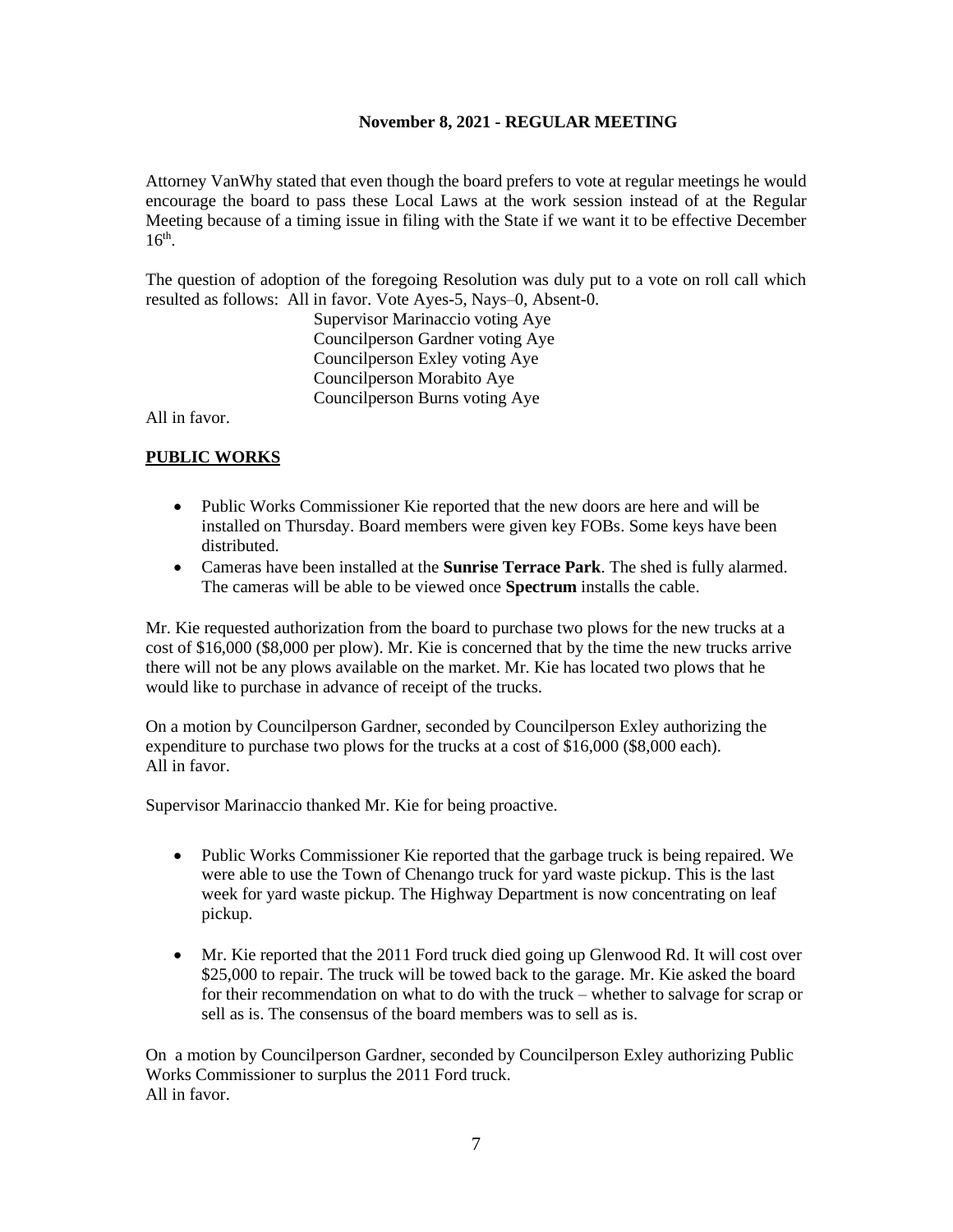Mr. Kie reported that **Robert DeVincentis Construction** will drop off equipment to clean out the box culvert. The work will begin next Monday. An excavator will be parked in the grassy area next to the hotel on Old Front Street.

Mr. Kie reported that he reached out to **DOT.** The lights on the ramp are out. Mr. Kie said that because of all the work they have been doing around the construction site they disconnected them somehow. He made **DOT** aware of it and they will check into it to see if they can get the lights back on.

Public Works Commissioner Kie reported that he also inquired about the walking bridge. He said that normally we plow the walk bridge during the wintertime and there is no way we can get a truck through because of the barrier ramp that has been put across it. He asked if they plan to keep it open for the winter. They have not answered Mr. Kie yet.

Mr. Kie reported that his crew swept the grates on Front Street for **DOT** in the springtime. Mr. Kie stated that grass is growing out of the grates on Front Street, and he brought it to **DOT's** attention.

Mr. Kie contacted **DOT** about taking down the barriers across from **McDonald's** for the winter.

Mr. Kie reported that we had a water break last Thursday on Pineview Drive. He then stated that we had two water breaks but did not know it. He said that JC was working on a project close by and it happened to be the same line and they were turning the water on and off. We have had four water breaks on that line in three years. We have pipe left over - enough to do the whole road, stone, and fire hydrants. He got a quote over \$100,000 to replace. If possible, we could use part of the money from the **American Rescue Fund**. Supervisor Marinaccio is in favor of using the **American Rescue Funds** then we do not have to borrow money. Right now we have \$177,000 in the bank and the other half we will get next year. We have 2-3 years to use that money. Mr. Marinaccio recommends that we use that money if it is an allowable use. Councilperson Burns asked how long of a stretch is it? Five hundred feet.

Danny Miller of the Water Department did a temporary repair.

Councilperson Morabito asked how old the line was? 1975.

Mr. Morabito is concerned if we really understand what happened and whether there is a pressure issue that needs to be investigated. Mr. Kie thinks there was a defect in the pipe itself. Mr. Lake remarked there might have been a stone laying against it. Supervisor Marinaccio shares the same concerns as Councilperson Morabito. Mr. Morabito would like to know if there is something unique about the line that we want to be aware of when we put the new one in. Attorney VanWhy stated that ordinarily it would have to be put out to bid but because this would be through the self-help labor contract and we would just be purchasing materials, it would be ok to authorize.

On a motion of Councilperson Exley, seconded by Councilperson Morabito authorizing Public Works Commissioner Kie to proceed to replace the water line on Pine View Drive at an estimated cost of \$100,000 using **American Rescue Funds**. All in favor.